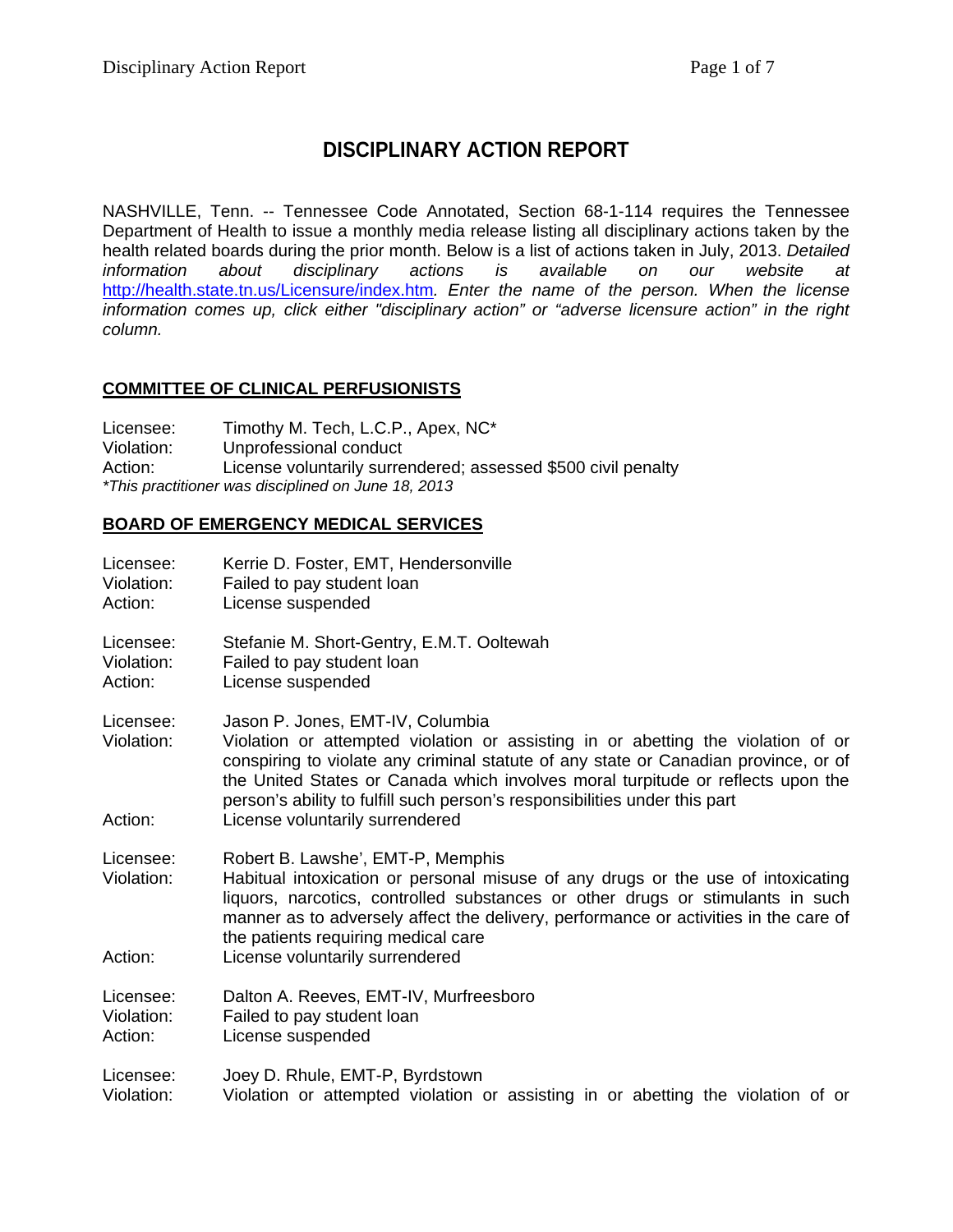conspiring to violate any criminal statute of any state or Canadian province, or of the United States or Canada which involves moral turpitude or reflects upon the person's ability to fulfill such person's responsibilities under this part

Action: License revoked

Licensee: Wesley W. Vansickle, EMT-IV, Arlington

Violation: Habitual intoxication or personal misuse of any drugs or the use of intoxicating liquors, narcotics, controlled substances or other drugs or stimulants in such manner as to adversely affect the delivery, performance or activities in the care of the patients requiring medical care

Action: License revoked

### **BOARD OF MASSAGE LICENSURE**

| Licensee:  | Angela K. Easley, M.T., Nashville  |
|------------|------------------------------------|
| Violation: | Failed to pay student loan         |
| Action:    | License suspended                  |
| Licensee:  | Sarah L. Welch, M.T., Elizabethton |
| Violation: | Failed to pay student loan         |
| Action:    | License suspended                  |

### **BOARD OF MEDICAL EXAMINERS**

Licensee: Mladen Antolic, M.D., Jasper, Fl.

- Violation: Unprofessional, dishonorable or unethical conduct; conviction of a felony, conviction of any offense under state or federal laws relative to drugs or the practice of medicine, conviction of any offense involving moral turpitude or conviction of any offense for which the person is required to register as a sexual offender or violent sexual offender; dispensing, prescribing or otherwise distributing any controlled substance, controlled substance analogue or other drug to any person in violation of any law of the state or of the United States; action taken by the state of Florida
- Action: License permanently revoked; assessed costs

Individual: Pamela Bull, unlicensed, Lenoir City

Violation: Unlicensed practice

Action: Cease and desist any and all unlicensed practice; assessed \$7,800 civil penalty, plus costs

Licensee: James W. Johnson, Jr., M.D., Memphis

Violation: Unprofessional, dishonorable or unethical conduct; gross malpractice or a pattern of continued or repeated malpractice, ignorance, negligence or incompetent in the course of medical practice

Action: License reprimanded; must meet certain terms and conditions; assessed costs

Licensee: Robert W. Locklear, M.D., Greeneville<br>Violation: Unprofessional. dishonorable or unethi

Unprofessional, dishonorable or unethical conduct; violation or attempted violation, directly or indirectly, of any criminal statute of the state of Tennessee; habitual intoxication or personal misuse of any drugs or the use of intoxicating liquors, narcotics, controlled substances or other drugs or stimulants in such manner as to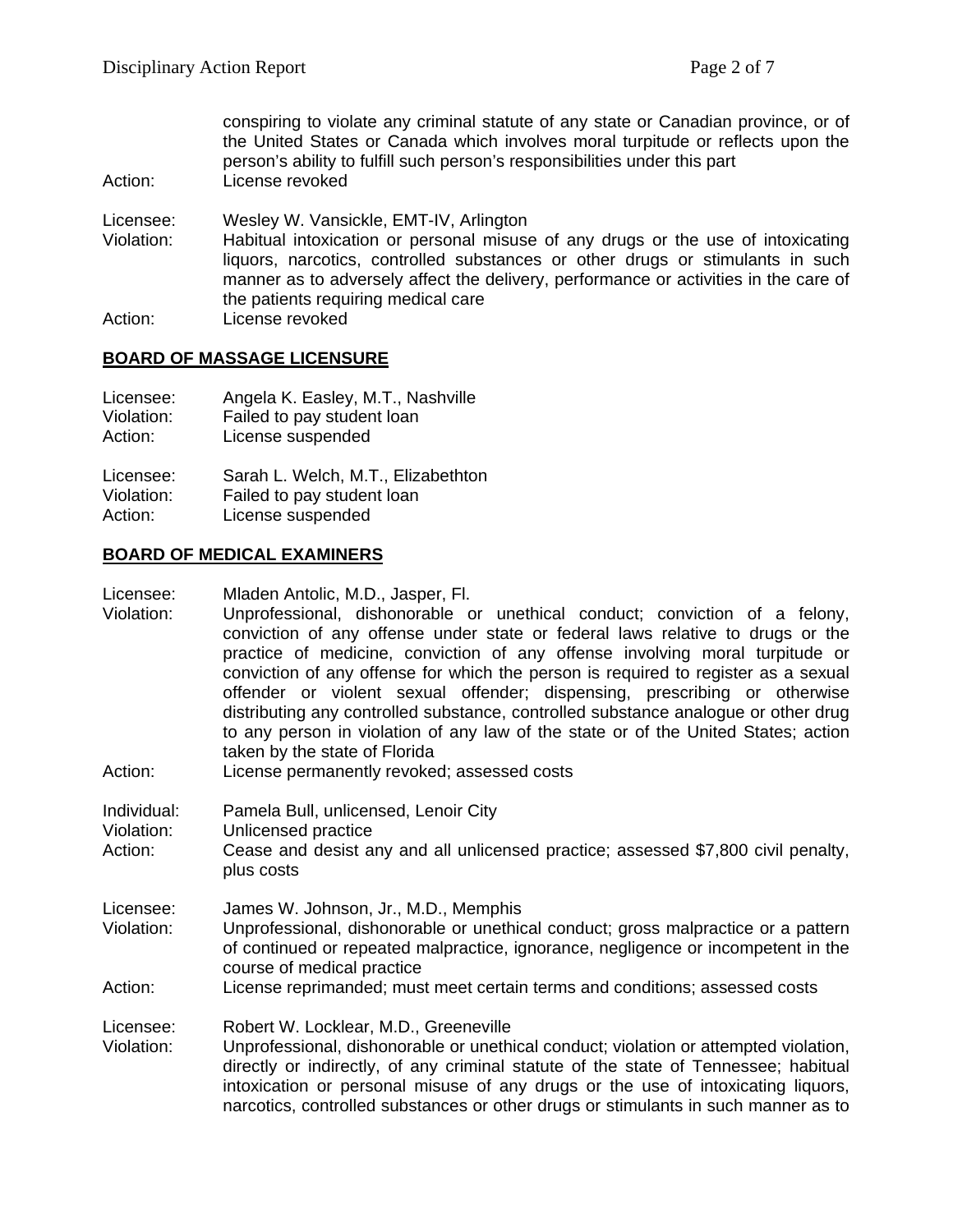adversely affect the person's ability to practice medicine Action: License summarily suspended

- Licensee: Sidney Moragne, M.D., Jackson
- Violation: Unprofessional conduct, dishonorable or unethical conduct; dispensing, prescribing or otherwise distributing any controlled substance or other drug to any person in violation of any law of the state or of the United States
- Action: License placed on probation for no less than three years; must meet certain terms and conditions; assessed \$1,000 civil penalty, plus costs

#### Licensee: Lou Ponce, M.D., Portland

- Violation: Dispensing, prescribing or otherwise distributing any controlled substance or any other drug not in the course of professional practice, or not in good faith to relieve pain and suffering, or not to cure an ailment, physical infirmity or disease, or in amounts and/or for durations not medically necessary, advisable or justified for a diagnosed condition; dispensing, prescribing or otherwise distributing to any person a controlled substance or other drug if such person is addicted to the habit of using controlled substances without making a bona fide effort to cure the habit of such patient
- Action: License placed on probation for five years; must meet certain terms and conditions; assessed \$8,000 civil penalty, plus costs
- Licensee: Bill G. Sekulovski, M.D., Thompson's Station
- Violation: Gross health care liability or a pattern of continued or repeated health care liability, ignorance, negligence or incompetence in the course of medical practice; dispensing, prescribing or otherwise distributing any controlled substance or any other drug not in the course of professional practice, or not in good faith to relieve pain and suffering, or not to cure an ailment, physical infirmity or disease, or in amounts and/or for durations not medically necessary, advisable or justified for a diagnosed condition;
- Action: License reprimanded; must meet certain terms and conditions; assessed \$5,000 civil penalty, plus costs
- Licensee: Nicole M. Sheffield, M.D., Memphis
- Violation: Unprofessional, dishonorable or unethical conduct; making false statements or representations, being guilty of fraud or deceit in obtaining admission to practice or being guilty of fraud or deceit in the practice of medicine
- Action: License suspended for three months; must meet certain terms and conditions; assessed \$13,000 civil penalty

### **BOARD OF MEDICAL LABORATORY**

| Licensee:   | Howard L. Bolinting, Lab Per., Franklin                                                                                                    |
|-------------|--------------------------------------------------------------------------------------------------------------------------------------------|
| Violation:  | Failure to maintain sufficient continuing education credits                                                                                |
| Action:     | Assessed \$80 civil penalty; must submit 14 continuing education credits                                                                   |
| Individual: | Vache L. Johnson, unlicensed, Gilmore, Ark.                                                                                                |
| Violation:  | Make any test or examination in a medical laboratory, unless the person is<br>licensed or authorized to make such tests under this chapter |
| Action:     | Assessed \$10,000 civil penalty                                                                                                            |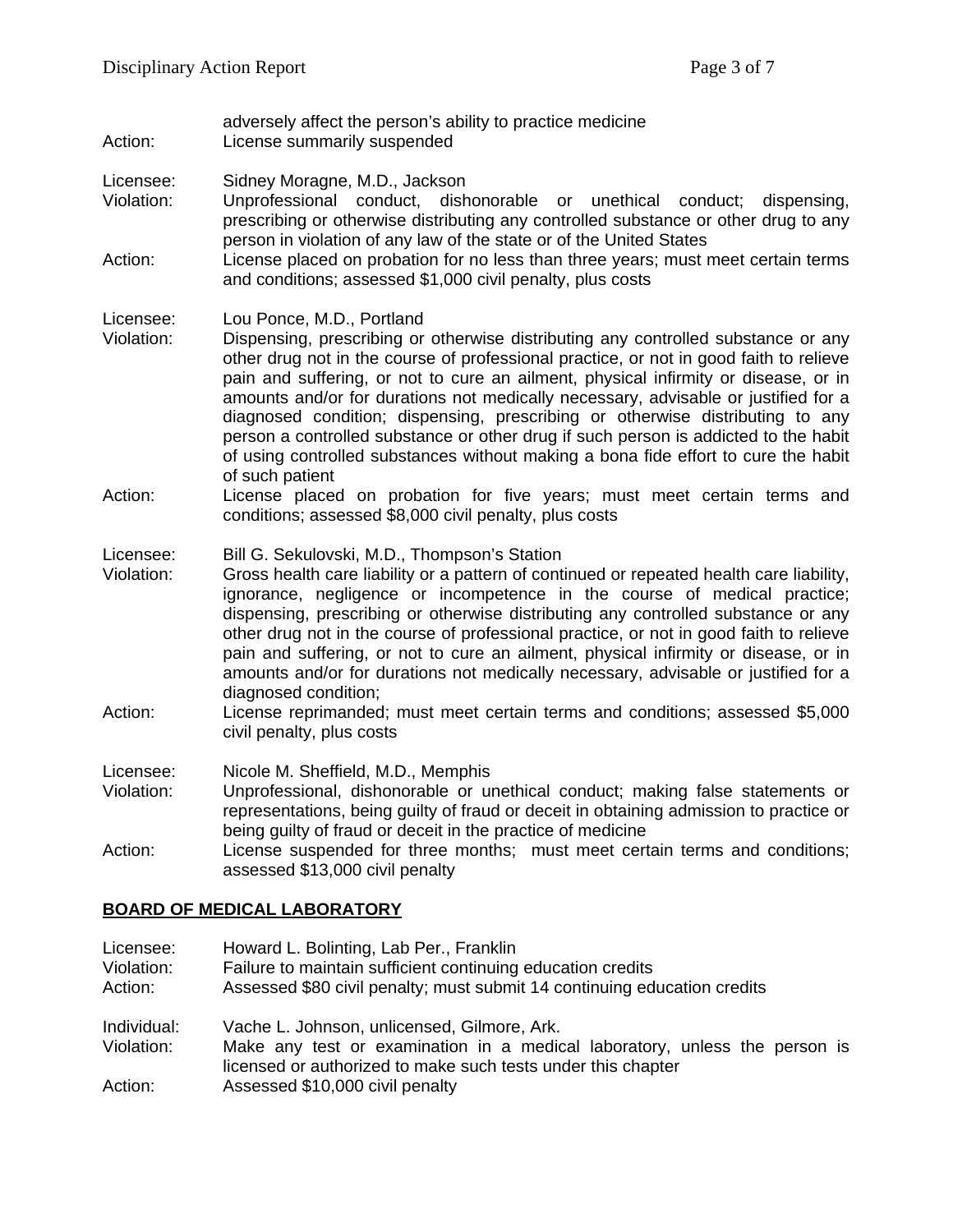| Licensee:<br>Violation:<br>Action: | Martin A. Renfroe, Lab Per., Humboldt<br>Failure to maintain sufficient continuing education credits<br>License suspended; must meet certain terms and conditions; assessed \$480 civil<br>penalty |
|------------------------------------|----------------------------------------------------------------------------------------------------------------------------------------------------------------------------------------------------|
| Licensee:                          | Ricky D. Scantland, Lab Per., Cookeville                                                                                                                                                           |
| Violation:                         | Failed to pay student loan                                                                                                                                                                         |

# Action: License suspended

# **BOARD OF NURSING**

| Licensee:  | Tammy E. Anderson, L.P.N., Spencer     |
|------------|----------------------------------------|
| Violation: | Failed to pay child support            |
| Action:    | License suspended                      |
| Licensee:  | Latisha D. Bohanan, L.P.N., Gallatin   |
| Violation: | Failed to pay student loan             |
| Action:    | License suspended                      |
| Licensee:  | John A. Briscoe, II, L.P.N., Knoxville |
| Violation: | Failed to pay child support            |
| Action:    | License suspended                      |
| Licensee:  | Melanie D. Brown, R.N., Memphis        |
| Violation: | Failed to pay student loan             |
| Action:    | License suspended                      |
| Licensee:  | Daniel G. Clevenger, R.N., Humboldt    |
| Violation: | Failed to pay child support            |
| Action:    | License suspended                      |
| Licensee:  | Jeffrey S. Gibson, R.N., Memphis       |
| Violation: | Failed to pay child support            |
| Action:    | License suspended                      |
| Licensee:  | Roy L. Harris, R.N., Bolivar           |
| Violation: | Failed to pay child support            |
| Action:    | License suspended                      |
| Licensee:  | Lora K. Horton, L.P.N., Spring Hill    |
| Violation: | Failed to pay student loan             |
| Action:    | License suspended                      |
| Licensee:  | Raven N. Jenkins, L.P.N., Chattanooga  |
| Violation: | Failed to pay student loan             |
| Action:    | License suspended                      |
| Licensee:  | Angela L. Long, R.N., Knoxville        |
| Violation: | Failed to pay student loan             |
| Action:    | License suspended                      |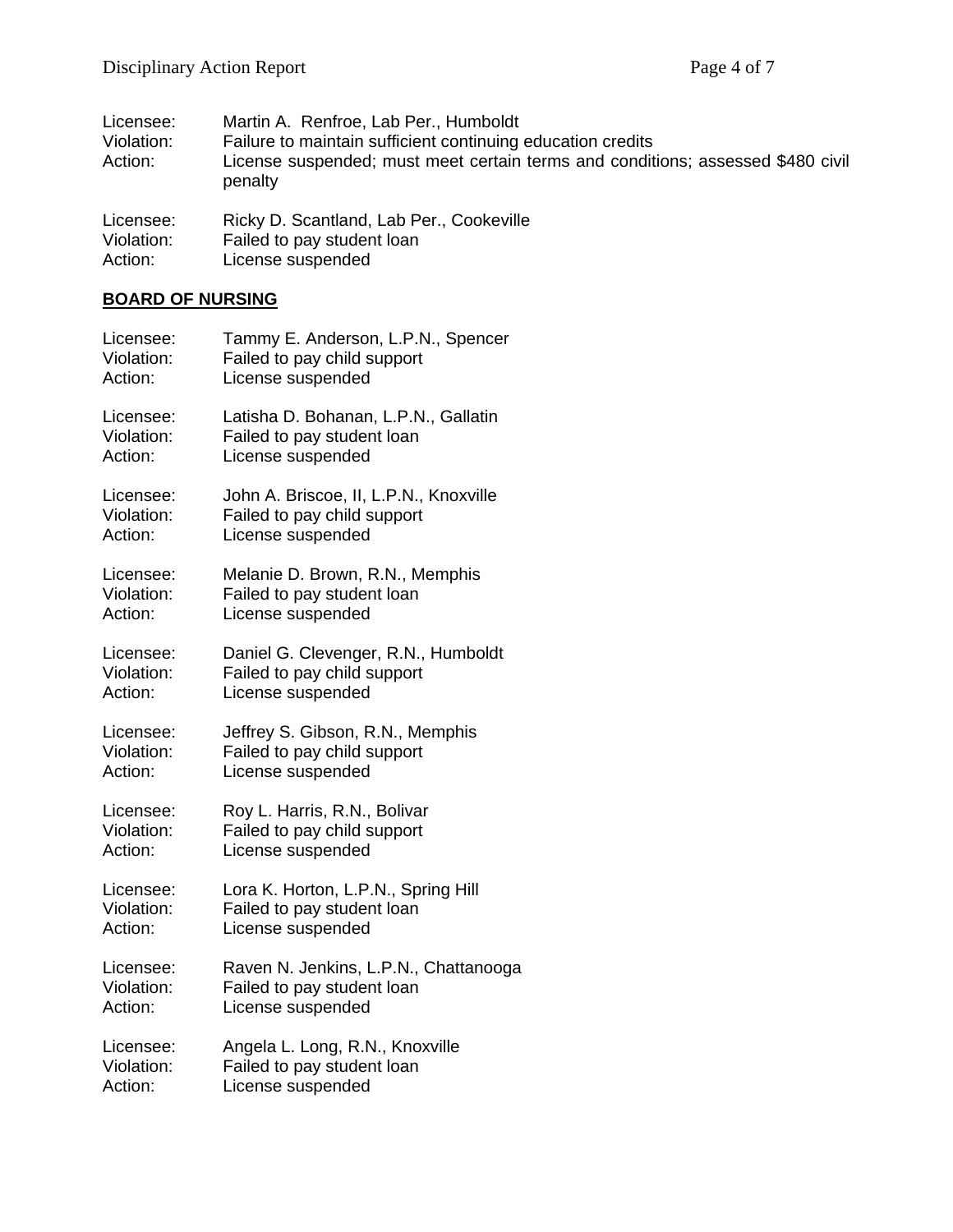| Licensee:  | Rebecca A. Lowrance, L.P.N., Union City          |
|------------|--------------------------------------------------|
| Violation: | Failed to pay child support                      |
| Action:    | License suspended                                |
| Licensee:  | Choneca L. Malone, L.P.N., Chattanooga           |
| Violation: | Failed to pay child support                      |
| Action:    | License suspended                                |
| Licensee:  | Ann McKenzie, R.N., Clarksville                  |
| Violation: | Failed to pay student loan                       |
| Action:    | License suspended                                |
| Licensee:  | John K. Riggs, L.P.N., Harriman                  |
| Violation: | Failed to pay child support                      |
| Action:    | License suspended                                |
| Licensee:  | Rebecca J. Salnave, R.N., L.P.N., Mount Pleasant |
| Violation: | Failed to pay student loan                       |
| Action:    | License suspended                                |
| Licensee:  | Jessica C. Stinnett, L.P.N., Harriman            |
| Violation: | Failed to pay student loan                       |
| Action:    | License suspended                                |
| Licensee:  | Christina L. Tester, L.P.N., Nashville           |
| Violation: | Failed to pay student loan                       |
| Action:    | License suspended                                |
| Licensee:  | Ursula D. Turrington, R.N., Quebeck              |
| Violation: | Failed to pay child support                      |
| Action:    | License suspended                                |
| Licensee:  | Karla R. Washington, L.P.N., Memphis             |
| Violation: | Failed to pay student loan                       |
| Action:    | License suspended                                |

### **BOARD OF OCCUPATIONAL THERAPY**

in to profession

Licensee: Laura Anderson, O.T., Jonesborough<br>Violation: Unprofessional. dishonorable or une Unprofessional, dishonorable or unethical conduct; making false or misleading statements or representations, being guilty of fraud or deceit in obtaining admission to practice or being guilty of fraud or deceit in the licensee's practice Action: License placed on probation for six months

Licensee: Julie E. Blankenship, O.T., Nashville Violation: Violation or attempted violation, directly or indirectly, or assisting in or abetting the violation of or conspiring to violate, any provision of this part of any lawful order of the board issues pursuant thereto or any criminal statue of the state of Tennessee Action: License reprimanded; must meet certain terms and conditions before re-entering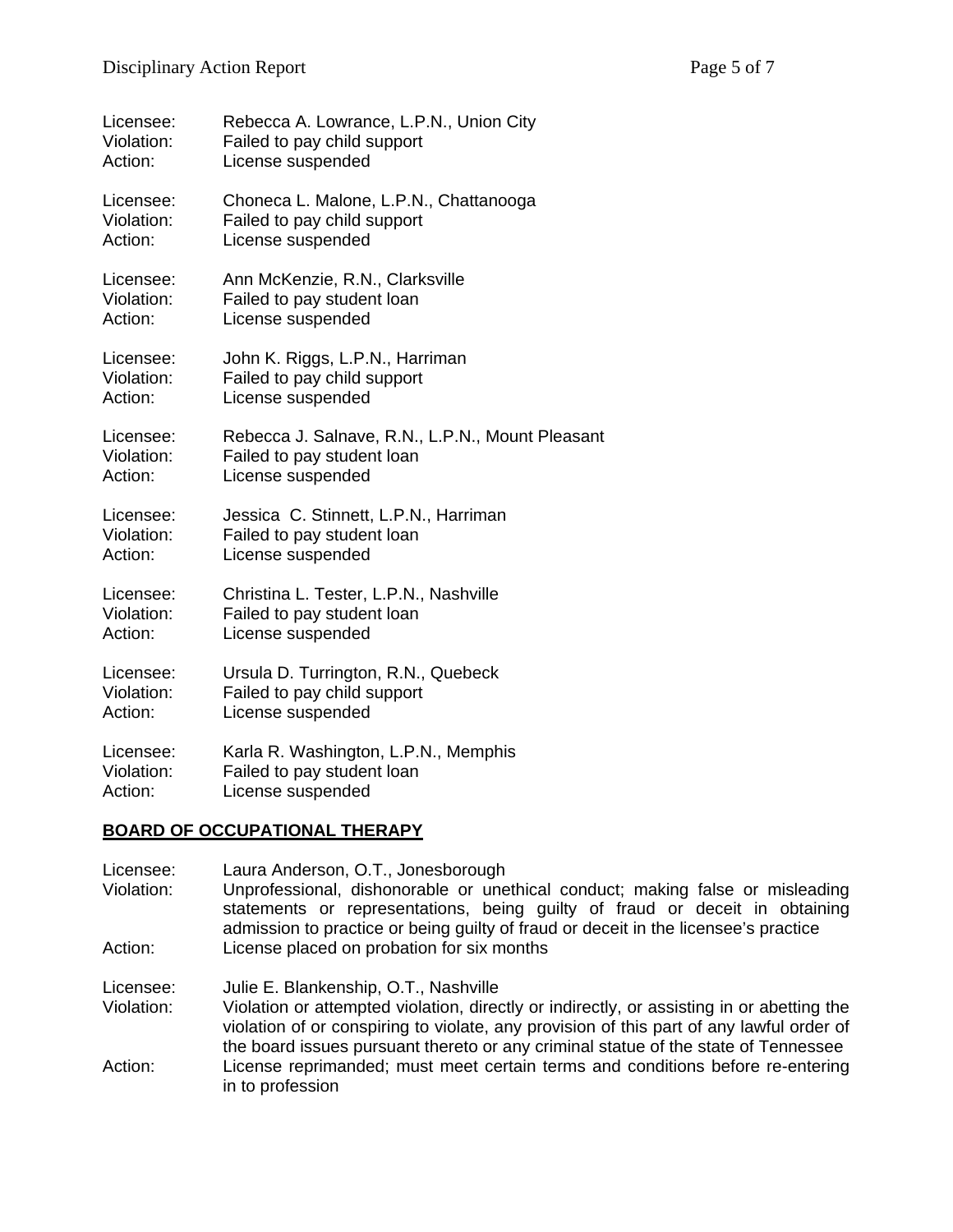| Licensee:<br>Violation:<br>Action: | Amanda R. Greene, O.T., Springfield<br>Failed to maintain sufficient continuing education credits<br>Assessed \$100 civil penalty; must submit 22 continuing education credits                                                                                              |
|------------------------------------|-----------------------------------------------------------------------------------------------------------------------------------------------------------------------------------------------------------------------------------------------------------------------------|
| Licensee:                          | Katrina M. Grubb, O.T., Arlington                                                                                                                                                                                                                                           |
| Violation:                         | Failed to maintain sufficient continuing education credits                                                                                                                                                                                                                  |
| Action:                            | Assessed \$100 civil penalty; must submit two continuing education credits                                                                                                                                                                                                  |
| Licensee:                          | Sherri L. Koci, O.T.A., Knoxville                                                                                                                                                                                                                                           |
| Violation:                         | Violation or attempted violation, directly or indirectly, or assisting in or abetting the<br>violation of or conspiring to violate, any provision of this part of any lawful order of<br>the board issues pursuant thereto or any criminal statue of the state of Tennessee |
| Action:                            | License revoked                                                                                                                                                                                                                                                             |
| Licensee:                          | Dee A. Maupins, O.T., Humboldt                                                                                                                                                                                                                                              |
| Violation:                         | Failed to maintain sufficient continuing education credits                                                                                                                                                                                                                  |
| Action:                            | Assessed \$100 civil penalty; must submit 24 continuing education credits                                                                                                                                                                                                   |
|                                    |                                                                                                                                                                                                                                                                             |

# **BOARD OF PHARMACY**

| Licensee:  | Kristen M. Brewer, R.T., Bartlett    |
|------------|--------------------------------------|
| Violation: | Failed to pay student loan           |
| Action:    | License suspended                    |
| Licensee:  | Jimmy C. Daniel, R.T., Dyersburg     |
| Violation: | Failed to pay student loan           |
| Action:    | License suspended                    |
| Licensee:  | Michael A. Ferguson, R.T., Knoxville |
| Violation: | Failed to pay child support          |
| Action:    | License suspended                    |
| Licensee:  | Angela D. Garrett, R.T., Memphis     |
| Violation: | Failed to pay student loan           |
| Action:    | License suspended                    |
| Licensee:  | Carmen N. Johnson, R.T., Hixson      |
| Violation: | Failed to pay student loan           |
| Action:    | License suspended                    |

### **POLYSOMNOGRAPHY PROFESSIONAL STANDARDS COMMITTEE**

| Licensee:  | Karrie J. Boling, P.S.G.P., Maryville |
|------------|---------------------------------------|
| Violation: | Failed to pay student loan            |
| Action:    | License suspended                     |
| Licensee:  | Andrea D. Brandon, P.S.G.P., Antioch  |
| Violation: | Failed to pay student loan            |
| Action:    | License suspended                     |